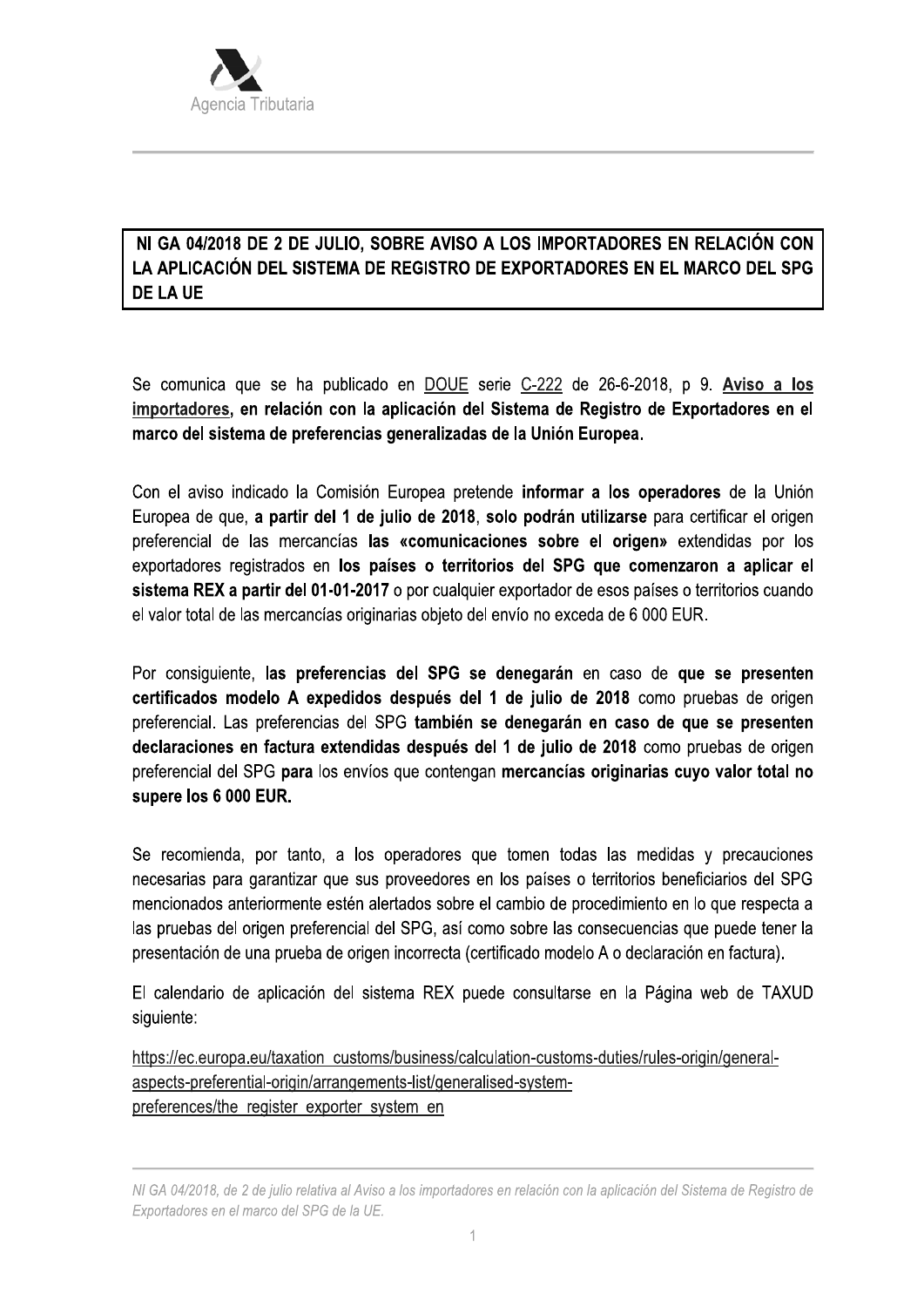

Se anima a los operadores a consultar este sitio regularmente para comprobar si los países o territorios beneficiarios del SPG mencionados tienen derecho a aplicar el sistema REX y en qué fecha.

En concreto, el sistema REX comenzó a aplicarse el 1 de enero de 2017 para los siguientes países o territorios beneficiarios del SPG: Angola, Burundi, Bután, República Democrática del Congo, República Centroafricana, Comoras, Congo, Islas Cook, Yibuti, Etiopía, Micronesia, Guinea Ecuatorial, Guinea-Bisáu, India, Kenia, Kiribati, Laos, Liberia, Mali, Nauru, Nepal, Niue, Pakistán, Islas Salomón, Sierra Leona, Somalia, Sudán del Sur, Santo Tomé y Príncipe, Chad, Togo, Tonga, Timor Oriental, Tuvalu, Yemen y Zambia.

Madrid, 2 de julio de 2018

La Subdirectora General de Gestión Aduanera



Nerea Rodríguez Entremonzaga

NI GA 04/2018, de 2 de julio relativa al Aviso a los importadores en relación con la aplicación del Sistema de Registro de Exportadores en el marco del SPG de la UE.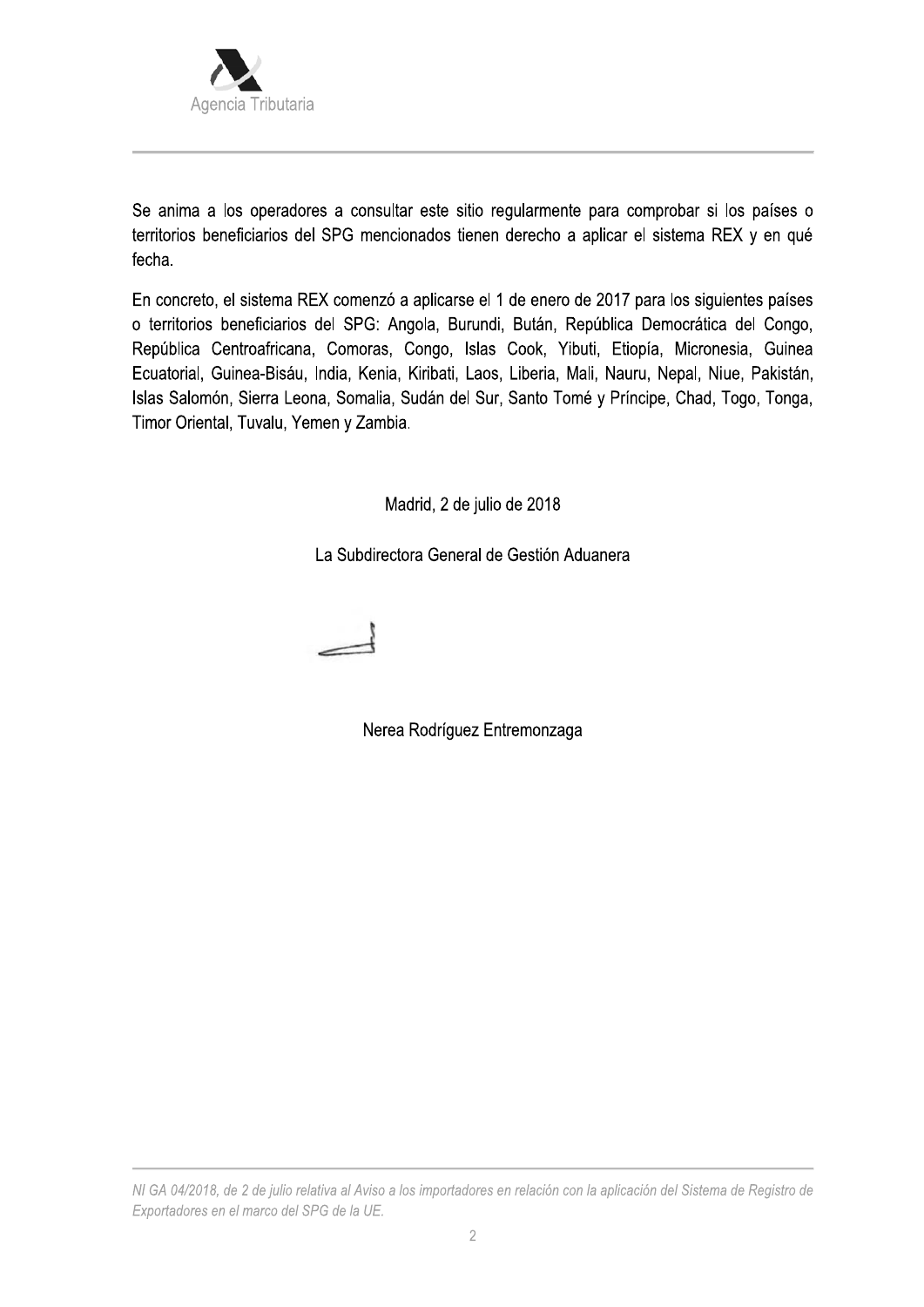$\mathsf{E}$ 

## Aviso a los importadores en relación con la aplicación del Sistema de Registro de Exportadores en el marco del sistema de preferencias generalizadas de la Unión Europea

 $(2018/C 222/08)$ 

En virtud del Reglamento (UE) n.º 978/2012 del Parlamento Europeo y del Consejo, de 25 de octubre de 2012, por el que se aplica un sistema de preferencias arancelarias generalizadas y se deroga el Reglamento (CE) n.º 732/2008 del Consejo (1), la Unión Europea concede preferencias comerciales a los países en desarrollo en el marco de su sistema de preferencias arancelarias generalizadas. De conformidad con el artículo 33, apartado 2, de dicho Reglamento, las normas de origen relativas a la definición del concepto de producto originario y los procedimientos y métodos de cooperación administrativa conexos han de ser los establecidos en la legislación aduanera, a saber, el Reglamento Delegado (UE) 2015/2446 de la Comisión, de 28 de julio de 2015, por el que se completa el Reglamento (UE) n.º 952/2013 del Parlamento Europeo y del Consejo con normas de desarrollo relativas a determinadas disposiciones del Código Aduanero de la Unión (2), y el Reglamento de Ejecución (UE) 2015/2447 de la Comisión, de 24 de noviembre de 2015, por el que se establecen normas de desarrollo de determinadas disposiciones del Reglamento (UE) n.º 952/2013 del Parlamento Europeo y del Consejo por el que se establece el código aduanero de la Unión (3).

Con la reforma de las normas de origen del sistema de preferencias generalizadas (SPG) en 2010, se tomó la decisión de sustituir a partir de 2017 el sistema de certificación del origen de las mercancías mediante los certificados modelo A por un sistema de autocertificación del origen de las mercancías por parte de los exportadores registrados (utilizando «comunicaciones sobre el origen»). El nuevo sistema recibió el nombre de «Sistema de Registro de Exportadores» (el sistema REX). En virtud de la nueva legislación, las declaraciones en factura para envíos que contengan productos originarios cuyo valor total no supere los 6 000 EUR se sustituyen por las comunicaciones sobre el origen que pueden ser extendidas por cualquier exportador.

El sistema REX se aplica desde el 1 de enero de 2017 para los países o territorios beneficiarios del SPG. No obstante, de conformidad con el artículo 79 del Reglamento (UE) 2015/2447, se ofreció la posibilidad a todos los países y territorios beneficiarios del SPG de decidir por sí mismos si preferían comenzar a aplicar el sistema REX en 2017, en 2018 o en 2019. En cada caso, se concedió un período de transición de un año, y dicho período transitorio podía prolongarse seis meses más tras la notificación por parte del país o el territorio beneficiario a la Comisión Europea.

Durante el período transitorio, las autoridades competentes de los países o territorios beneficiarios del SPG pueden seguir expidiendo certificados de origen modelo A para los exportadores aún no registrados. Para aquellos que ya se han registrado, solo es aplicable el sistema REX.

El sistema REX comenzó a aplicarse el 1 de enero de 2017 para los siguientes países o territorios beneficiarios del SPG: Angola, Burundi, Bután, República Democrática del Congo, República Centroafricana, Comoras, Congo, Islas Cook, Yibuti, Etiopía, Micronesia, Guinea Ecuatorial, Guinea-Bisáu, India, Kenia, Kiribati, Laos, Liberia, Mali, Nauru, Nepal, Niue, Pakistán, Islas Salomón, Sierra Leona, Somalia, Sudán del Sur, Santo Tomé y Príncipe, Chad, Togo, Tonga, Timor Oriental, Tuvalu, Yemen y Zambia.

Teniendo en cuenta el período transitorio de un año y la posibilidad de prorrogarlo seis meses más, se supone que todos los países o territorios mencionados beneficiarios del SPG aplicarán plenamente el sistema REX a partir del 1 de julio de 2018. No obstante, ha de recordarse que los países o territorios beneficiarios del SPG solo tienen derecho a aplicar el sistema REX una vez que cumplan los requisitos previos establecidos en los artículos 70 y 72 del Reglamento (UE) 2015/2447. Los países o territorios beneficiarios que en esa fecha no cumplan dichos requisitos no podrán aplicar el sistema REX. A consecuencia de ello, no podrán beneficiarse de las preferencias del SPG a partir del 1 de julio de 2018 y hasta que hayan cumplido los requisitos previos. En el sitio web Europa se puede consultar información detallada sobre la fecha de aplicación del Sistema de Registro de Exportadores por parte de todos los países o territorios beneficiarios del SPG (4). Se anima a los operadores a consultar este sitio regularmente para comprobar si los países o territorios beneficiarios del SPG mencionados tienen derecho a aplicar el sistema REX y en qué fecha.

La Comisión Europea informa a los operadores de la Unión Europea de que, a partir del 1 de julio de 2018, solo podrán utilizarse para certificar el origen preferencial de las mercancías las «comunicaciones sobre el origen» extendidas por los exportadores registrados en estos países o territorios del SPG o por cualquier exportador de esos países o territorios cuando el valor total de las mercancías originarias objeto del envío no exceda de 6 000 EUR (5).

<sup>(1)</sup> DO L 303 de 31.10.2012, p. 1.

 $(2)$  DO L 343 de 29.12.2015, p. 1.

<sup>(?)</sup> DO L 343 de 29.12.2015, p. 558.

https://ec.europa.eu/taxation\_customs/business/calculation-customs-duties/rules-origin/general-aspects-preferential-origin/ arrangements-list/generalised-system-preferences/the\_register\_exporter\_system\_en

Artículos 92 y 93 y anexo 22-07 del Reglamento (UE)  $2015\overline{)2447}$ .